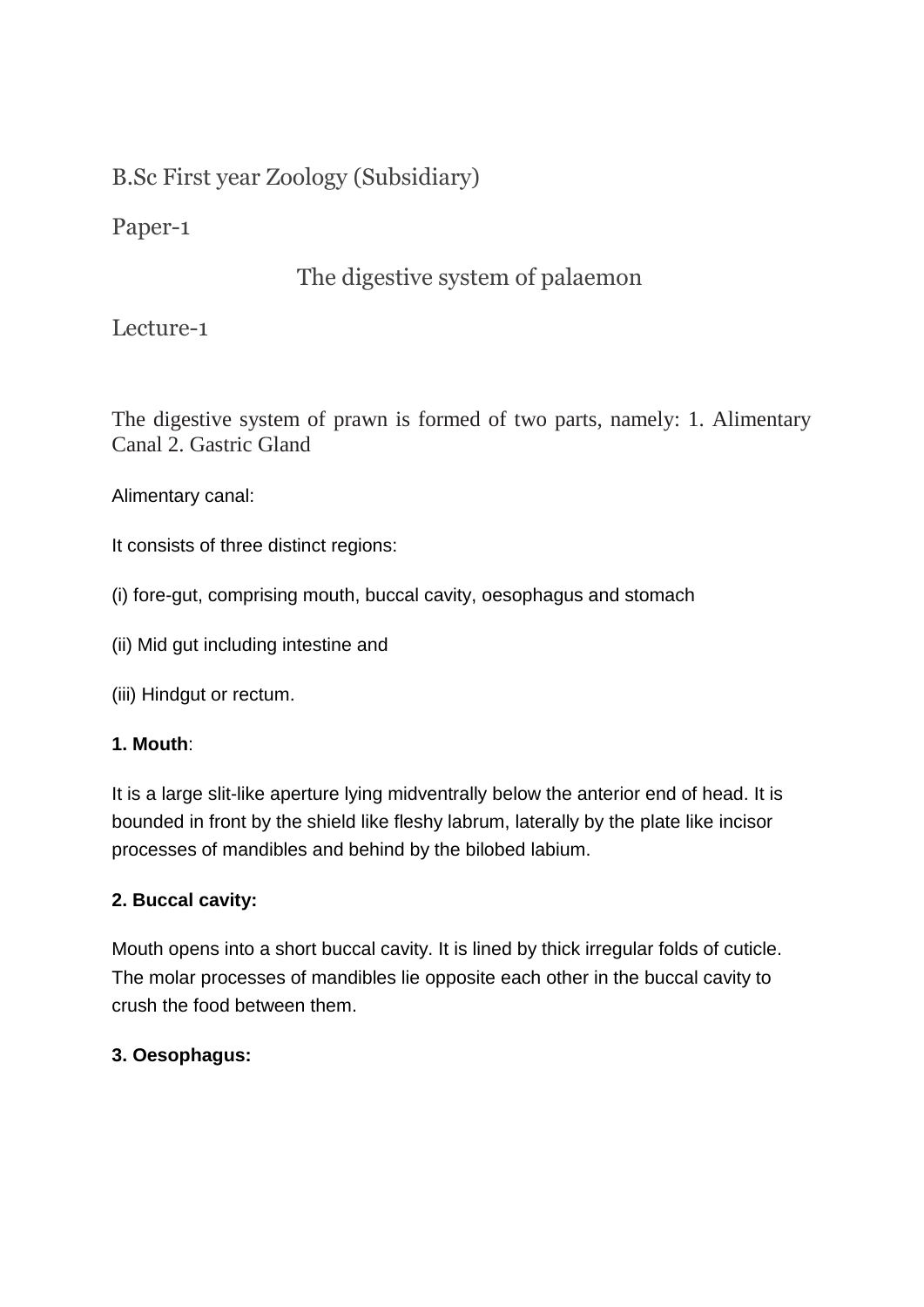It connects buccal cavity to the floor of cardiac stomach. Internally the thick muscular wall of oesophogus is thrown into four prominent longitudinal folds, one anterior, one posterior and two laterals.

### **1. Stomach:**

It is thin walled and double chambered structure consisting of

- (i) A large anterior cardiac stomach and
- (ii) A much smaller posterior pyloric stomach.

## **(a) Cardiac stomach:**

The inner lining or intima of cardiac stomach has longitudinal folds covered by minute bristles. The wall of stomach is supported by the following cuticular plates:

### **(i) Circular plate:**

It supports the anterior wall of the stomach near the esophageal opening.

#### **(ii) Lanceolate plate:**

It supports the roof of cardiac stomach.

#### (iii) **Hastate plate:**

Hastate plate makes the mid-ventral floor of cardiac stomach. It looks iike the head of spear. Its upper surface has thick growth of delicate setae and has a median ridge with gradually sloping sides.

The posterior triangular part of hastate plate is depressed and fringed with setae along its edge.

A narrow lateral groove makes the lateral borders of hastate plate and is supported by grooved plates. Inner side of each lateral groove is guarded by the supporting rod, bears a row of delicate bristles.

While outer side is bounded by ridged plate. These bristles always keep moving in a living prawn.